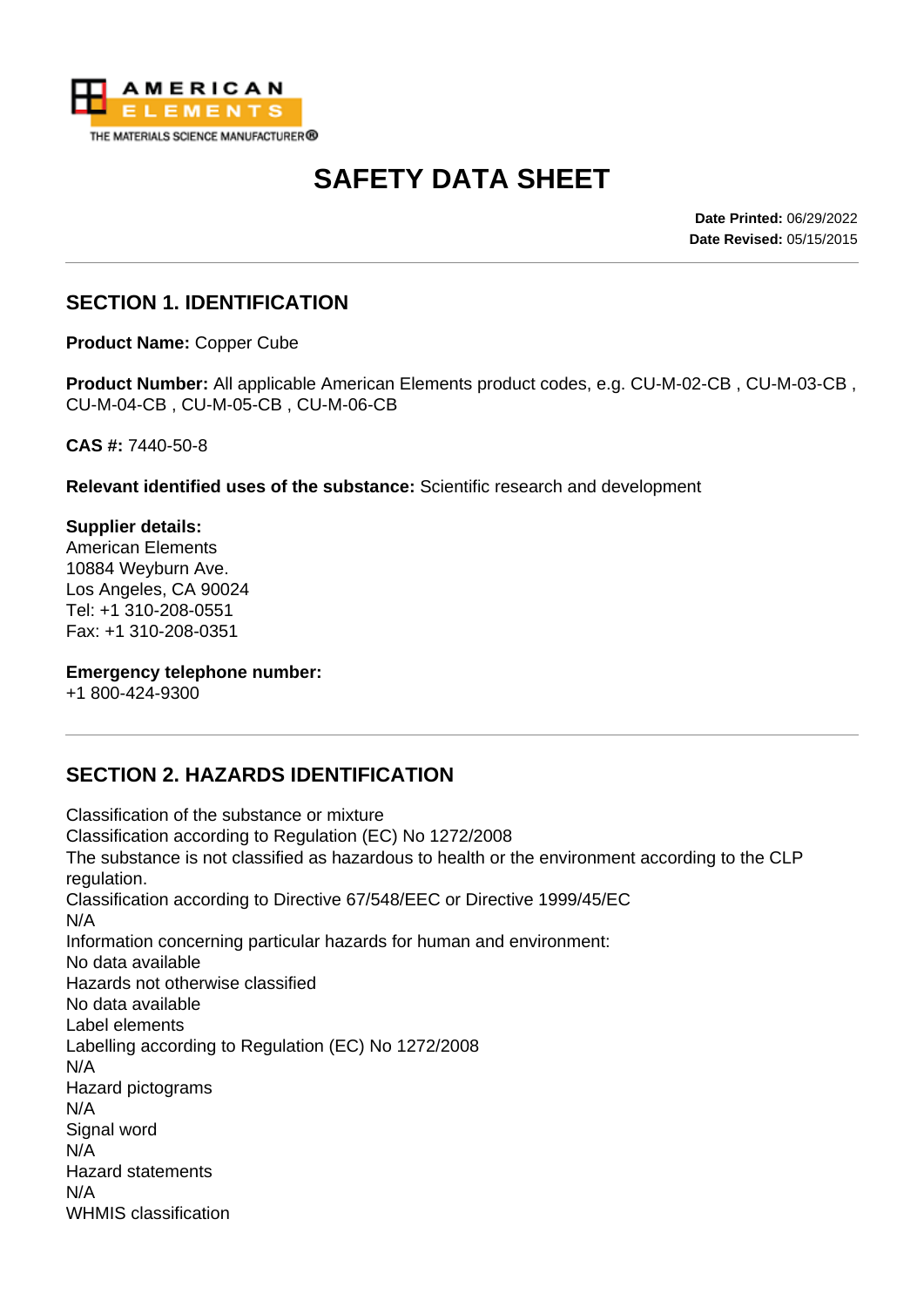Not controlled Classification system HMIS ratings (scale 0-4) (Hazardous Materials Identification System) Health (acute effects) =  $0$  $Flammability = 0$ Physical Hazard  $= 0$ Other hazards Results of PBT and vPvB assessment PBT: N/A vPvB: N/A

#### **SECTION 3. COMPOSITION/INFORMATION ON INGREDIENTS**

**Substances** CAS No. / Substance Name: 7440-50-8 Copper Identification number(s): EC number: 231-159-6

#### **SECTION 4. FIRST AID MEASURES**

Description of first aid measures General information No special measures required. If inhaled: Seek medical treatment in case of complaints. In case of skin contact: Generally the product does not irritate the skin. In case of eye contact: Rinse opened eye for several minutes under running water. If symptoms persist, consult a doctor. If swallowed: If symptoms persist consult doctor. Information for doctor Most important symptoms and effects, both acute and delayed No data available Indication of any immediate medical attention and special treatment needed No data available

#### **SECTION 5. FIREFIGHTING MEASURES**

Extinguishing media Suitable extinguishing agents Special powder for metal fires. Do not use water. For safety reasons unsuitable extinguishing agents **Water** Special hazards arising from the substance or mixture If this product is involved in a fire, the following can be released: Copper oxides Advice for firefighters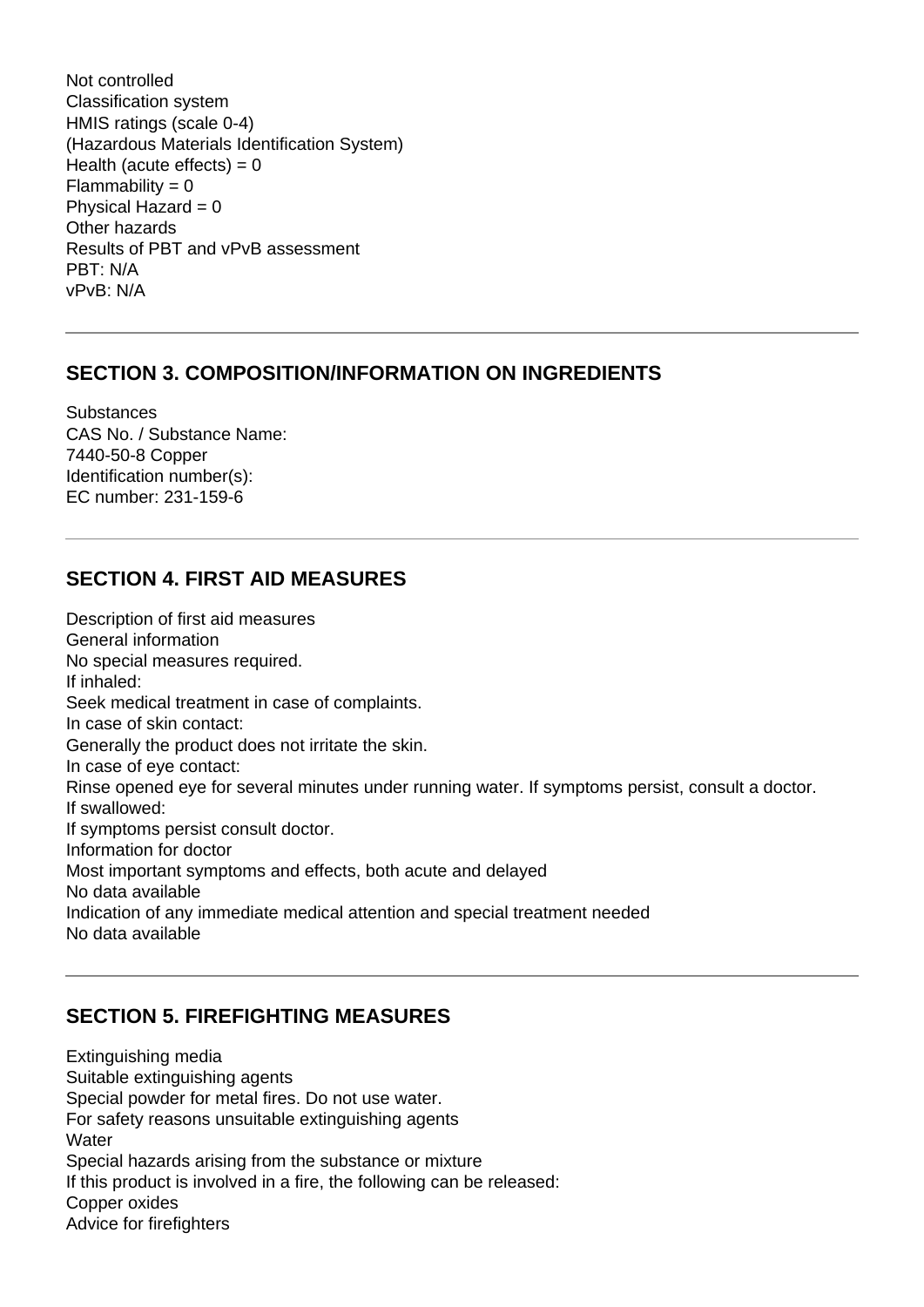## **SECTION 6. ACCIDENTAL RELEASE MEASURES**

Not required. Environmental precautions: Do not allow material to be released to the environment without official permits. Do not allow product to enter drains, sewage systems, or other water courses. Do not allow material to penetrate the ground or soil. Methods and materials for containment and cleanup: Pick up mechanically. Prevention of secondary hazards: No special measures required. Reference to other sections See Section 7 for information on safe handling See Section 8 for information on personal protection equipment. See Section 13 for disposal information.

Personal precautions, protective equipment and emergency procedures

#### **SECTION 7. HANDLING AND STORAGE**

**Handling** 

Precautions for safe handling Keep container tightly sealed. Store in cool, dry place in tightly closed containers. Information about protection against explosions and fires: No special measures required. Conditions for safe storage, including any incompatibilities Requirements to be met by storerooms and receptacles: No special requirements. Information about storage in one common storage facility: No data available Further information about storage conditions: Keep container tightly sealed. Store in cool, dry conditions in well-sealed containers. Specific end use(s) No data available

#### **SECTION 8. EXPOSURE CONTROLS/PERSONAL PROTECTION**

Additional information about design of technical systems: No further data; see section 7. Control parameters Components with limit values that require monitoring at the workplace: 7440-50-8 Copper (100.0%) PEL (USA) Long-term value: 1\* 0.1\*\* mg/m<sup>3</sup> as Cu \*dusts and mists \*\*fume

REL (USA) Long-term value: 1\* 0.1\*\* mg/m<sup>3</sup> as Cu \*dusts and mists \*\*fume

TLV (USA) Long-term value: 1\* 0.2\*\* mg/m<sup>3</sup> \*dusts and mists; \*\*fume; as Cu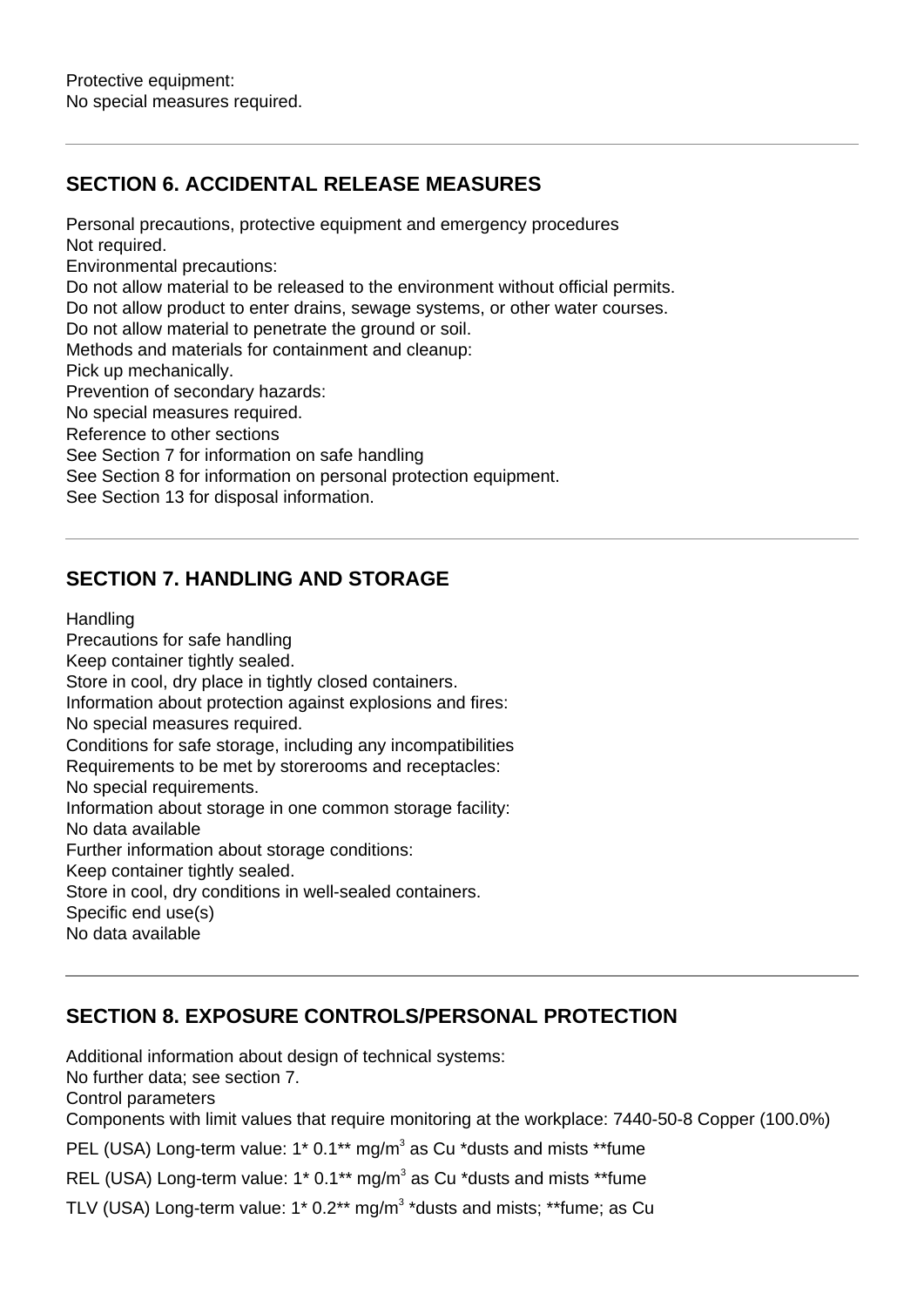EL (Canada) Long-term value:  $1*0.2**$  mg/m<sup>3</sup> \*dusts and mists; \*\*fume

EV (Canada) Long-term value:  $0.2^*$  1<sup>\*\*</sup> mg/m<sup>3</sup> as copper, \*fume;\*\*dust and mists Additional information: No data Exposure controls Personal protective equipment Follow typical protective and hygienic practices for handling chemicals. Maintain an ergonomically appropriate working environment. Breathing equipment: Not required. Protection of hands: Not required. Penetration time of glove material (in minutes) No data available Eye protection: Safety glasses Body protection: Protective work clothing.

#### **SECTION 9. PHYSICAL AND CHEMICAL PROPERTIES**

Information on basic physical and chemical properties Appearance: Form: Solid in various forms Color: Copper colored Odor: Odorless Odor threshold: No data available. pH: N/A Melting point/Melting range: 1083 °C (1981 °F) Boiling point/Boiling range: 2562 °C (4644 °F) Sublimation temperature / start: No data available Flammability (solid, gas): No data available. Ignition temperature: No data available Decomposition temperature: No data available Autoignition: No data available. Danger of explosion: No data available. Explosion limits: Lower: No data available Upper: No data available Vapor pressure at 20 °C (68 °F): 0 hPa Density at 20 °C (68 °F): 8.94 g/cm<sup>3</sup> (74.604 lbs/gal) Relative density: No data available. Vapor density: N/A Evaporation rate: N/A Solubility in Water  $(H<sub>2</sub>O)$ : Insoluble Partition coefficient (n-octanol/water): No data available. Viscosity: Dynamic: N/A Kinematic: N/A Other information No data available

## **SECTION 10. STABILITY AND REACTIVITY**

**Reactivity**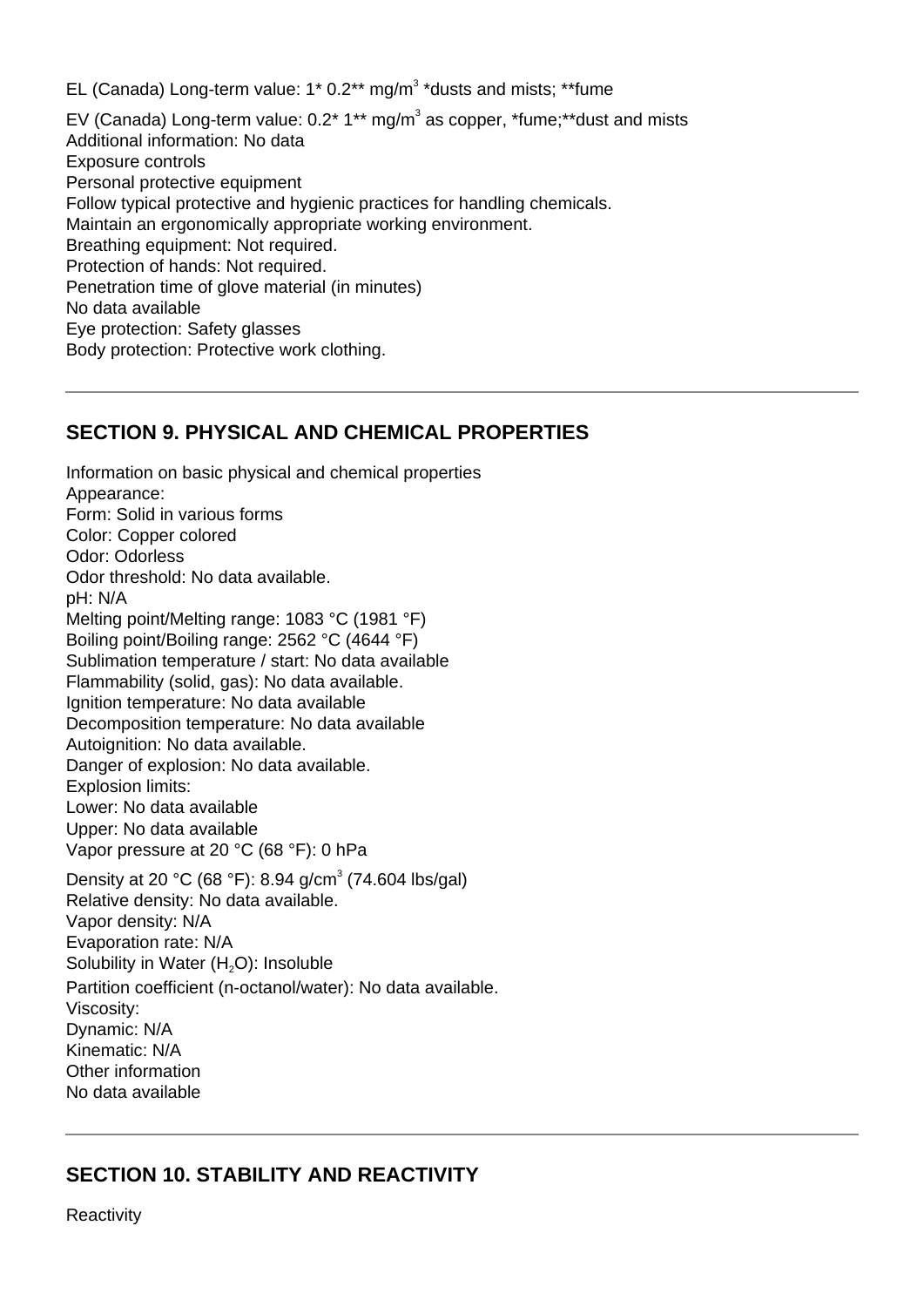No data available Chemical stability Stable under recommended storage conditions Thermal decomposition / conditions to be avoided: Decomposition will not occur if used and stored according to specifications. Possibility of hazardous reactions No dangerous reactions known Conditions to avoid No data available Incompatible materials: No data available Hazardous decomposition products: Copper oxides

## **SECTION 11. TOXICOLOGICAL INFORMATION**

Information on toxicological effects

Acute toxicity:

The Registry of Toxic Effects of Chemical Substances (RTECS) contains acute toxicity data for this substance.

LD/LC50 values that are relevant for classification:

Oral LD50 >5000 mg/kg (mouse)

Skin irritation or corrosion: No irritant effect.

Eye irritation or corrosion: No irritant effect.

Sensitization: No sensitizing effects known.

Germ cell mutagenicity: No effects known.

Carcinogenicity:

EPA-D: Not classifiable as to human carcinogenicity: inadequate human and animal evidence of carcinogenicity or no data are available.

The Registry of Toxic Effects of Chemical Substances (RTECS) contains tumorigenic and/or carc inogenic and/or neoplastic data for this substance.

Reproductive toxicity:

The Registry of Toxic Effects of Chemical Substances (RTECS) contains reproductive data for this substance.

Specific target organ system toxicity - repeated exposure: No effects known.

Specific target organ system toxicity - single exposure: No effects known.

Aspiration hazard: No effects known.

Subacute to chronic toxicity: No effects known.

Additional toxicological information:

To the best of our knowledge the acute and chronic toxicity of this substance is not fully known. Carcinogenic categories

OSHA-Ca (Occupational Safety & Health Administration)

Substance is not listed.

## **SECTION 12. ECOLOGICAL INFORMATION**

**Toxicity** Aquatic toxicity: No data available Persistence and degradability No data available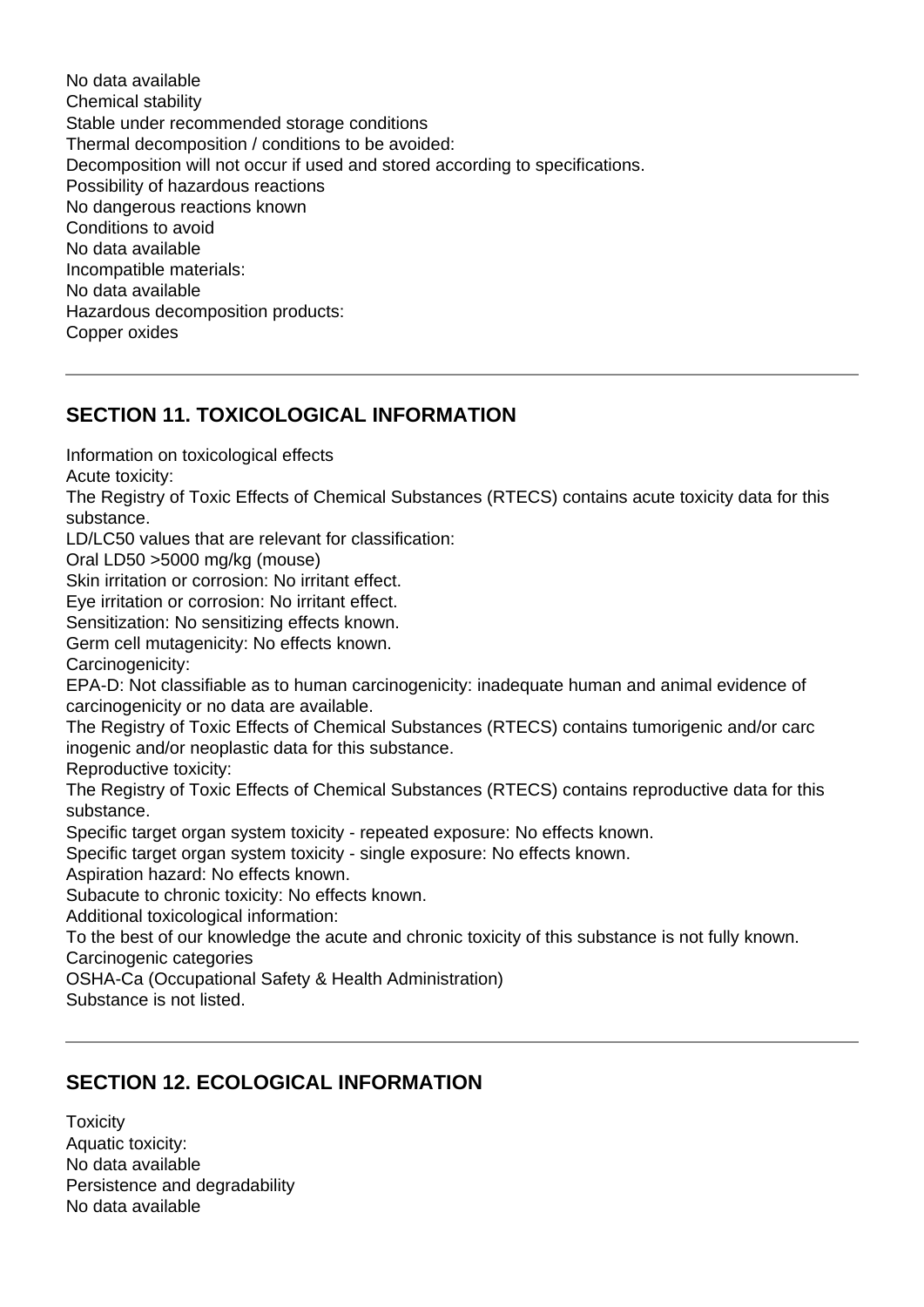Bioaccumulative potential No data available Mobility in soil No data available Additional ecological information: Do not allow material to be released to the environment without official permits. Do not allow undiluted product or large quantities to reach groundwater, water courses, or sewage systems. Avoid transfer into the environment. Results of PBT and vPvB assessment PBT: N/A vPvB: N/A Other adverse effects No data available

#### **SECTION 13. DISPOSAL CONSIDERATIONS**

Waste treatment methods Recommendation Consult official regulations to ensure proper disposal. Uncleaned packagings: Recommendation: Disposal must be made according to official regulations.

#### **SECTION 14. TRANSPORT INFORMATION**

UN-Number DOT, ADN, IMDG, IATA N/A UN proper shipping name DOT, ADN, IMDG, IATA N/A Transport hazard class(es) DOT, ADR, ADN, IMDG, IATA Class N/A Packing group DOT, IMDG, IATA N/A Environmental hazards: Marine pollutant (IMDG): Yes (PP) Yes (P) Special precautions for user N/A Transport in bulk according to Annex II of MARPOL73/78 and the IBC Code N/A Transport/Additional information: DOT Marine Pollutant (DOT): No